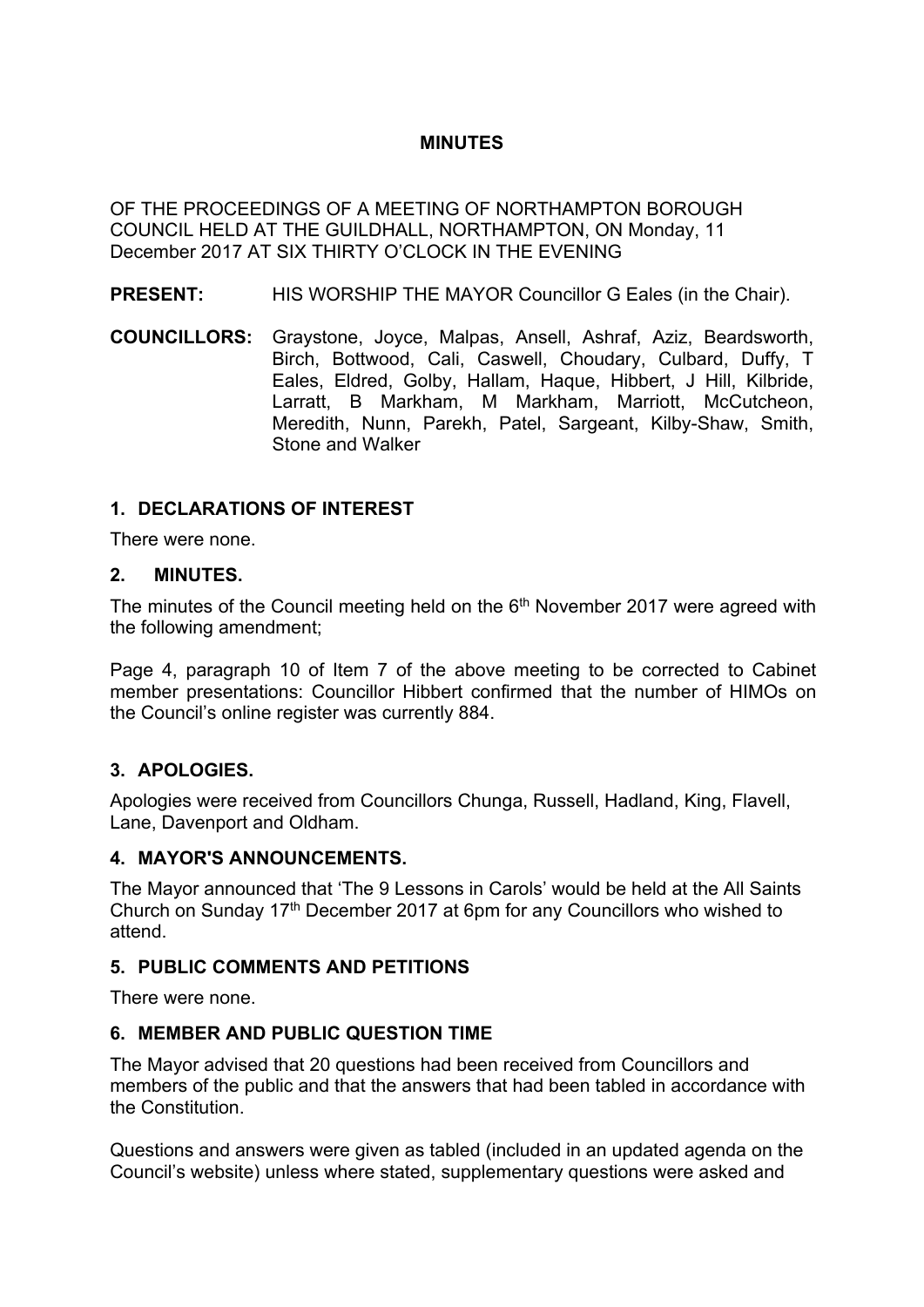answers given as below:

In response to a supplementary question asked relating to question 8, Councillor Nunn, in the absence of Councillor Hadland explained that the designs of the town centre museum was ongoing.

In response to a supplementary question asked relating to question 16, Councillor Hallam explained that any financial targets set by government would have to be met by the Council or the contractors.

In response to a supplementary question asked relating to question 17, Councillor Hallam explained that 3 fixed penalty notices were issued to businesses for waste offences and that the new environmental enforcement service would see this hasten in the future.

# **7. CABINET MEMBER PRESENTATIONS**

Councillor Nunn, as the Leader of the Council, submitted his report and elaborated thereon. In response to questions asked Councillor Nunn explained that with regards to Greyfriars, the arrangement with the developers had ceased and although disappointing, it would provide the council with the opportunity to drive a new project through which could include the provision of much needed housing. He further responded to questions asked by explaining that during the rough sleepers count, 13 rough sleepers had been identified and noted that homelessness was an extremely complex issue and noted that some of those people who were sleeping rough did not always engage with services offered by the Council.

Councillor Larratt submitted his Cabinet Members report and elaborated thereon and thanked the Councillors who had participated in the IT 'Casework' training. He further reported that the installation of the heritage lighting on St Giles Square, George Row, Mercers Row, Wood Hill and Fish Street had been installed and the project completed.

In response to questions asked, Councillor Larratt explained that analysis of attendance was being undertaken for the Councillor Development Briefings. He noted that he was working hard to improve relations with all market traders.

Councillor Hibbert submitted his Cabinet Member report and thanked those who had participated in the borough-wide count of rough sleepers. He commented that there would be an expansion to the Housing Enforcement Team and further noted that the Government had confirmed that from April 2018, the definition of Mandatory HIMOs would be extended to include all properties that are occupied by at least 5 people who are unrelated. In response to questions asked, he confirmed that dogs were not allowed at the Hope centre. He further reported that the Social Lettings Agency would be going 'live' and suggested that questions asked about Right to Buy be directed to Northampton Partnership Homes. Councillor Hibbert acknowledged that during the Liberal Democrat leadership of the Council, 8 Council houses had been built.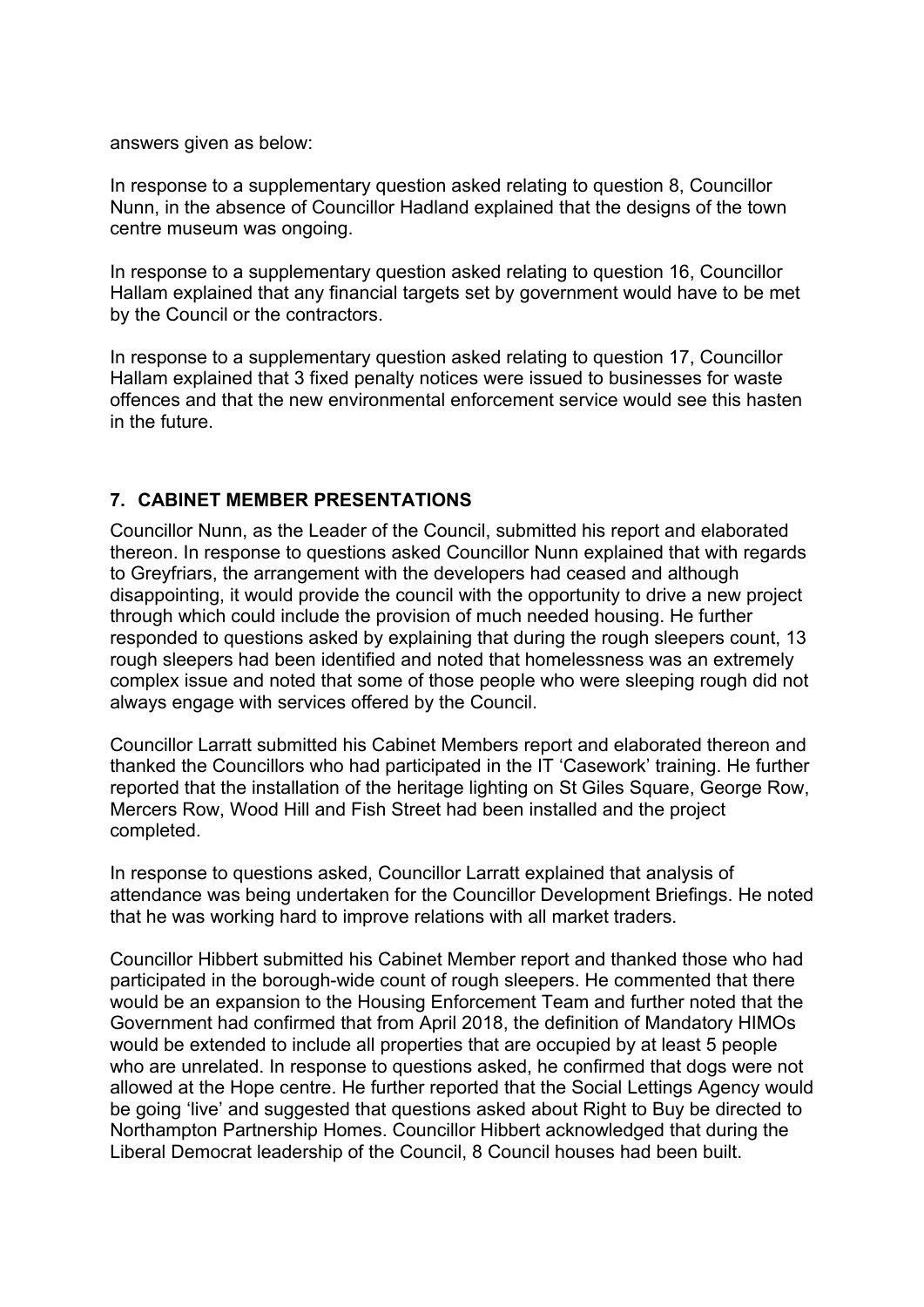Councillor Hallam submitted his Cabinet Member report and elaborated thereon and noted that due to the adverse weather conditions there may be a delay in bin collection services. IN response to questions asked, Councillor Hallam noted that an action plan for Air Quality Management would be produced and further noted that environmental enforcements would be Borough-wide.

Councillor Eldred submitted his Cabinet Member report and in response to questions asked he explained that under the current Government, Northampton had the lowest unemployment rate since the late 1970's and noted that as such, less people were claiming through the Council Tax Reduction Scheme. He further reported that the administration were considering ways to put extra money into the Discretionary Housing Payment fund in the future.

Councillor Hill, as the Assistant Cabinet Member of Regeneration, Enterprise and Planning, in the absence of Councillor Hadland, elaborated on the report and commented on the success of the 'Small Business Saturday' event that had recently been held. In response to questions asked, the Leader stated that comparable footfall figures would be produced in the future to ensure deeper meaning to the figures provided. The Leader also reported that since the University of Northampton had pulled out of the Vulcan Works project, an application had been made to the EU. The Leader further explained that the area around the proposed St James Mill Link Road was currently being cleared and that process would be evident in the next few months.

Councillor Nunn, as the Leader of the Council, in the absence of Councillor King, elaborated on the relevant report and commented there were measures in place to assist people who would be affected by Universal Credit. He confirmed that he would happy to involve refugees in organisation of Refugee Week.

# **8. OPPOSITION GROUP BUSINESS**

Councillor Beardsworth compared being made homeless to being bereaved as it had often lead to the loss of a family home, high levels of physical and mental distress and the consequences had resulted in some people feeling isolated and vulnerable as they have had to move away from their families and friends in order for them to be housed by the Council in other districts. She stated that 'Shelter' had reported that when people were housed in temporary accommodation, it affected them both physically and mentally and noted that 128,000 children were going to spend Christmas in temporary accommodation and commented that there was no longer a housing crisis but a housing catastrophe. Councillor Beardsworth proposed that more innovative thought needed to be put into resolving the housing shortage and questioned whether the Council had become too risk averse and slow-moving in addressing the homelessness issue.

Councillor Hibbert commented that progress was being made and that a report would be submitted to Cabinet in January 2018 which would explain Northampton Partnerships Homes' approach to dealing with some of the issue posed by those living in temporary accommodation. He reported that they had been pushing ahead with house building and noted that 90 social houses had been built since they had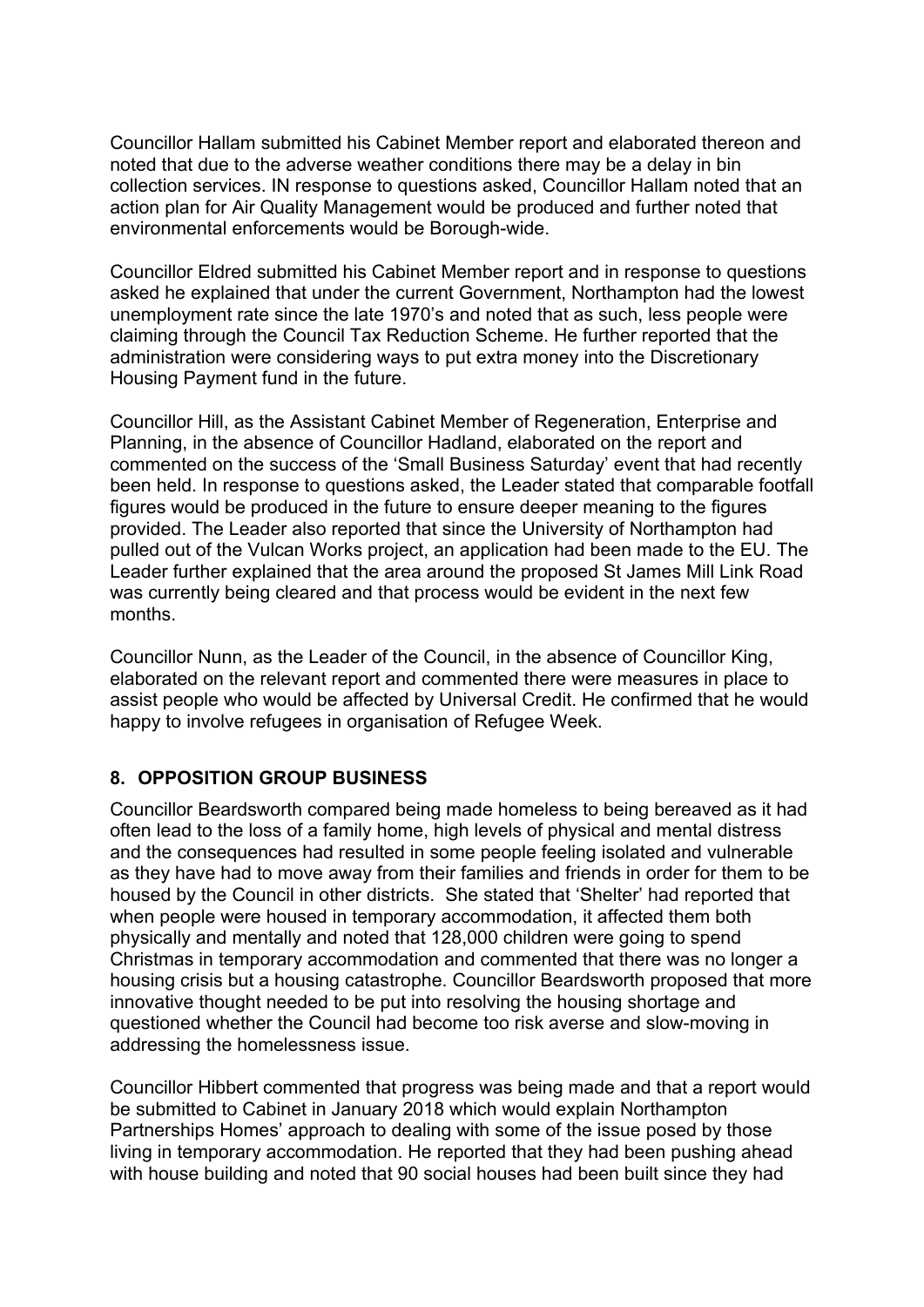been in administration. With regards to homelessness, Councillor Hibbert explained that processes were being put into place to ensure that applications and appeals would be sped up.

In response, Councillor Beardsworth commented that when the Liberal Democrats were in administration they had taken on one of the worst run Councils in the Country and had managed to build a small number of grade 5 Council houses. She suggested that the administration consider using Albion House as a means of alleviating housing shortages and further noted that they had proposed the use of modular buildings and pop-up villages; she further commented that the Lib Dems had advocated the first garage scheme in Northampton and asked that the administration had vision and drive in going some way to resolve the housing problems.

# **9. COUNCIL TAX REDUCTION SCHEME**

Councillor Eldred proposed a report which sought Council's approval that the Council Tax Reduction Scheme (CTRS) remain at a 35% reduction in 2018/19. He explained that efforts were being made to examine the possibility of reducing it further in the future.

Councillor Graystone seconded the report.

Councillor Stone commented that the only good thing was that there was a freezer in the reduction but suggested that more could be done to help those who most needed it.

Councillor Beardsworth questioned how many people had fallen into 'rates arrears' and Councillor B Markham commented that although it was good news that it was being reported that more people were in getting into work but questioned whether the application criteria had changed and thus skewing the figures.

### **RESOLVED:**

That the recommendation contained in the Cabinet report be endorsed no later than the 31st January 2018.

### **10.TERMS OF REFERENCE, COMMUNITY GOVERNANCE REVIEW, HUNSBURY MEADOWS**

Councillor Larratt proposed a report which sought Council's approval of the Terms of Reference following the submission of a petition presented by Hunsbury Meadows Parish Council to undertake a Community Governance Review.

Councillor Nunn seconded the report.

### **RESOLVED:**

That Council approved the Terms of Reference as set out in the report and receive a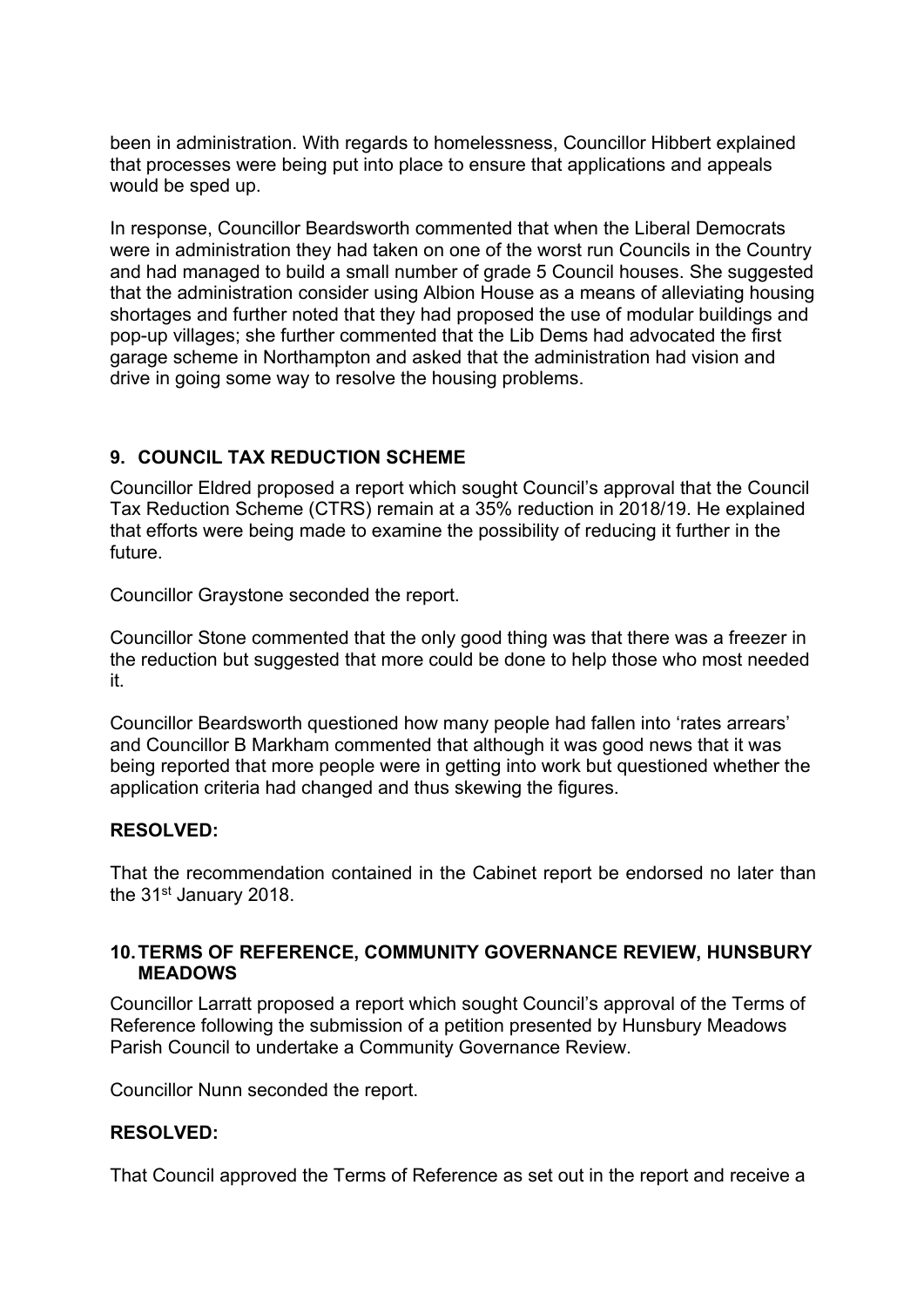further report on the result of the consultation and other relevant matters for final recommendation and approval at a future meeting of Council

# **11.NOTICES OF MOTION**

Councillor Haque, as the proposer of the motion accepted an alteration to the motion submitted by the Conservative Group.

Upon a vote, Council accepted the alteration of the motion.

i) Councillor Haque proposed and Councillors Smith seconded:

This Council notes the new contractor for Environmental Services will be announced in January 2018. A new contractor will take over the running of Environmental Services from June 2018.

This Council believes that Residents, Resident Associations and Parish Councils understand best the environmental challenges in their area such as fly tipping hot spots and overgrown grass verges. They should be able to fully share their views with both the Contractor and Borough Council so that information can be acted on promptly and effectively.

This Council therefore commits to positive and productive collaboration with Residents, Resident Associations and Parish Councils. Further to the new Contractor being chosen, the Cabinet will ask Overview and Scrutiny to determine the most effective process for the sharing of the views of members of the public and community groups with the Contractor and report back before June 2018."

Council debated the motion.

Upon a vote, the motion was carried.

Councillor McCutcheon, as the proposer of the motion accepted an alteration to the motion submitted by the Conservative Group.

The Liberal Democrat Group withdrew their amendment.

Upon a vote, Council accepted the alteration of the motion.

ii) Councillor McCutcheon proposed and Councillor Stone seconded:

This Council notes that the Greyfriars site remains undeveloped and notes that Cabinet agreed on 6<sup>th</sup> December 2017 to end the arrangement with the development partner in light of legal advice due to issues relating to the delivery of the housing elements of the scheme.

Council welcomes the opportunity that the ending of the agreement provides, allowing further consideration to be given to the infrastructure requirements and leisure element of the development.